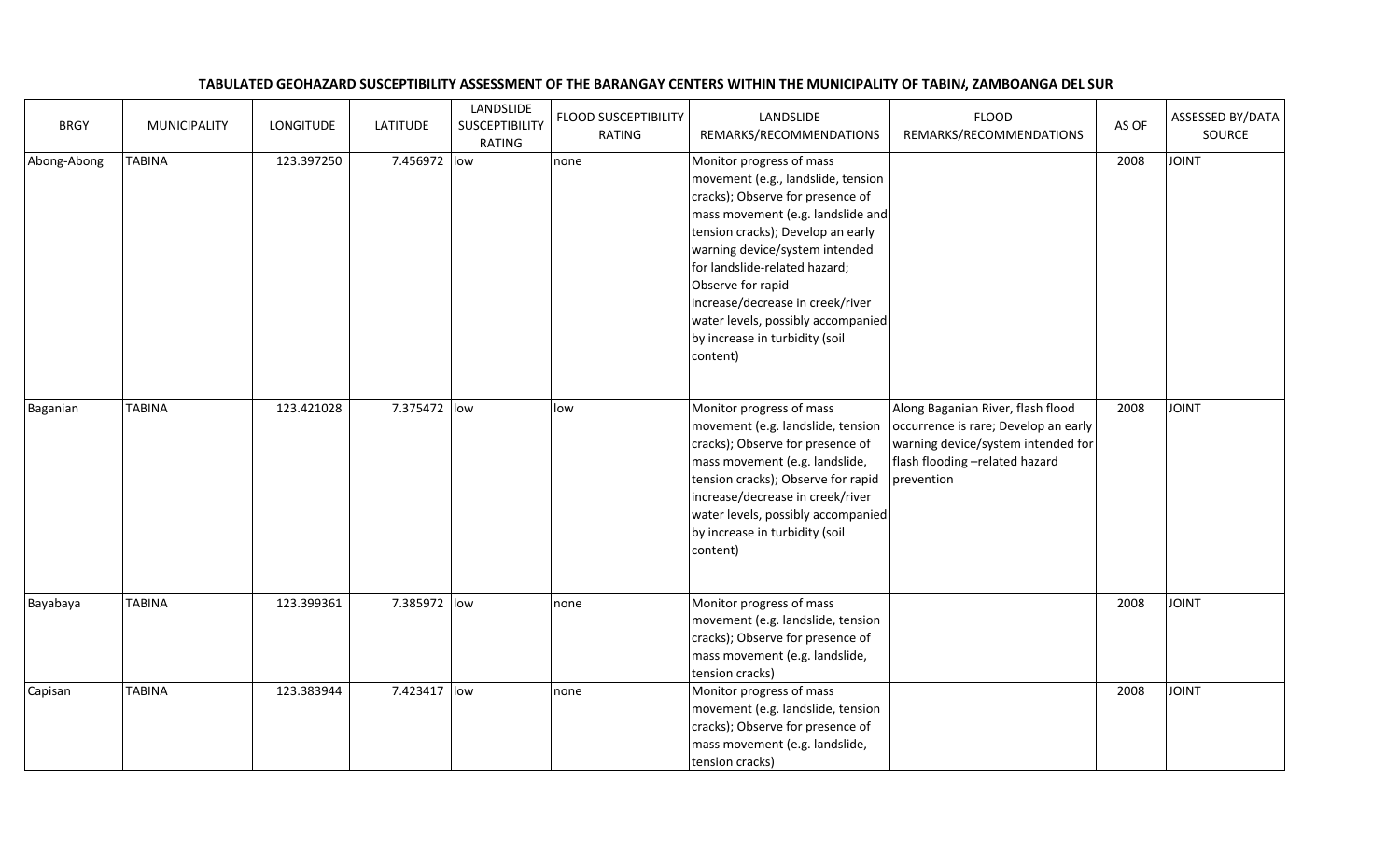| Concepcion    | <b>TABINA</b> | 123.442889 | 7.402556 low |     | low  | Observe for presence of mass<br>movement (e.g. landslide, tension<br>cracks); Observe for saturated<br>ground or seeps in areas that are<br>not typically wet; Observe for<br>sunken or displaced road surface;<br>Observe for possible occurrence of<br>sinkholes                              | Rare flooding with depth of less<br>than 0.5m; Rare occurrence of flash<br>flood with low turbidity (soil<br>content) | 2008 | <b>JOINT</b> |
|---------------|---------------|------------|--------------|-----|------|-------------------------------------------------------------------------------------------------------------------------------------------------------------------------------------------------------------------------------------------------------------------------------------------------|-----------------------------------------------------------------------------------------------------------------------|------|--------------|
| Culabay       | <b>TABINA</b> | 123.379083 | 7.448028 low |     | none | Monitor progress of mass<br>movement (e.g. landslide, tension<br>cracks; Observe for presence of<br>mass movement (e.g. landslide,<br>tension cracks)                                                                                                                                           |                                                                                                                       | 2008 | <b>JOINT</b> |
| Dona Josefina | <b>TABINA</b> | 123.434417 | 7.392139 low |     | low  | Observe for presence of mass<br>movement (e.g. landslide, tension<br>cracks); Identify evacuation site;<br>Observe for saturated ground or<br>seeps in areas that are not<br>typically wet; Observe for sunken<br>or displaced road surface; Observe<br>for possible occurrence of<br>sinkholes | Rare flooding with depth of less<br>than 0.5m; Rare flash flood with<br>low turbidity (soil content)                  | 2008 | <b>JOINT</b> |
| Lumbia        | <b>TABINA</b> | 123.417944 | 7.428278     | low | low  | Observe for presence of mass<br>movement (e.g. landslide, tension<br>cracks); Identify evacuation site;<br>Observe for saturated ground or<br>seeps in areas that are not<br>typically wet; Observe for sunken<br>or displaced road surface; Observe<br>for possible occurrence of<br>sinkholes | Rare flooding with depth of less<br>than 0.5m; Rare flash flood with<br>low turbidity (soil content)                  | 2008 | <b>JOINT</b> |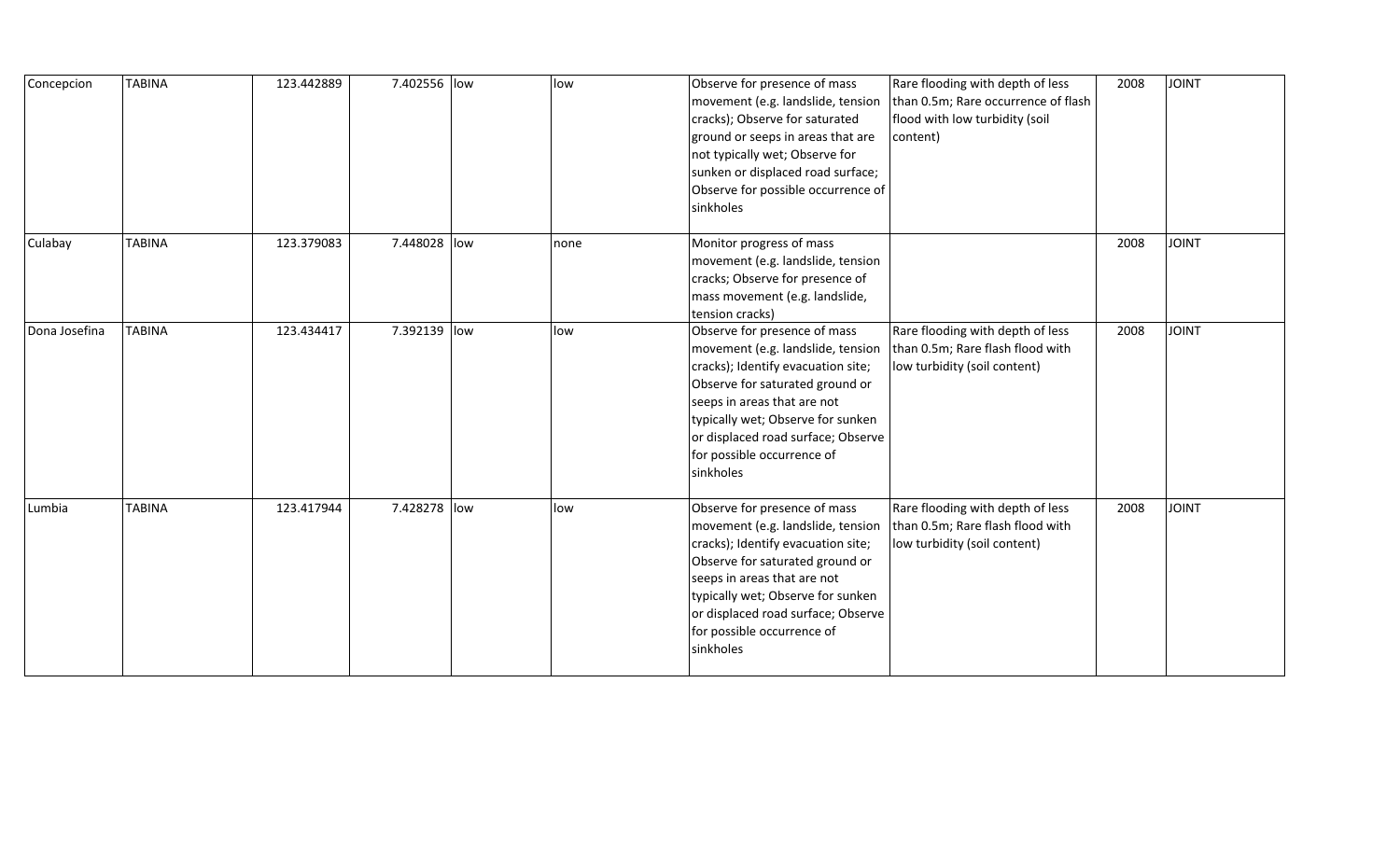| Mabuhay  | <b>TABINA</b> | 123.407583 | 7.432778 low | low                                        | Observe for presence of mass<br>movement (e.g. landslide, tension<br>cracks); Identify evacuation site;<br>Observe for saturated ground or<br>seeps in areas that are not<br>typically wet; Observe for sunken<br>or displaced road surface; Observe<br>for possible occurrence of<br>sinkholes                                                                                                                                                                             | Rare flooding with depth of less<br>than 0.5m; Rare flash flood with<br>low turbidity (soil content)                                                                                                                                                                                                                     | 2008 | <b>JOINT</b> |
|----------|---------------|------------|--------------|--------------------------------------------|-----------------------------------------------------------------------------------------------------------------------------------------------------------------------------------------------------------------------------------------------------------------------------------------------------------------------------------------------------------------------------------------------------------------------------------------------------------------------------|--------------------------------------------------------------------------------------------------------------------------------------------------------------------------------------------------------------------------------------------------------------------------------------------------------------------------|------|--------------|
| Malim    | <b>TABINA</b> | 123.443889 | 7.438056 low | low                                        | Observe for presence of mass<br>movement (e.g. landslide, tension<br>cracks); Observe for saturated<br>ground or seeps in areas that are<br>not typically wet; Observe for<br>sunken or displaced road surface;<br>Observe for possible occurrence of<br>sinkholes                                                                                                                                                                                                          | Rare flooding with depth of less<br>than 0.5m; Rare flash flood with<br>low turbidity (soil content)                                                                                                                                                                                                                     | 2008 | <b>JOINT</b> |
| Manicaan | <b>TABINA</b> | 123.447028 | 7.380500 low | low (bgry. Center); high<br>(coastal area) | Observe for presence of mass<br>movement (e.g. landslide, tension<br>racks); Identify evacuation site;<br>Observe for rapid<br>increase/decrease in creek/river<br>water levels, possibly accompanied content) threatens the school site;<br>by increased turbidity (soil<br>content); Observe for saturated<br>ground or seeps in areas that are<br>not typically wet; Observe for<br>sunken or displaced road surface;<br>Observe for possible occurrence of<br>sinkholes | Rare flooding with depth of less<br>than 0.5m; Flash flood is rare with<br>low turbidity (soil content) affecting<br>brgy. proper; Rare flash flood<br>occurrence with high turbidity (soil<br>Brgy proper is also prone to<br>tsunami hazard. Develop early<br>warning system for coastal related<br>hazard prevention. | 2008 | <b>JOINT</b> |